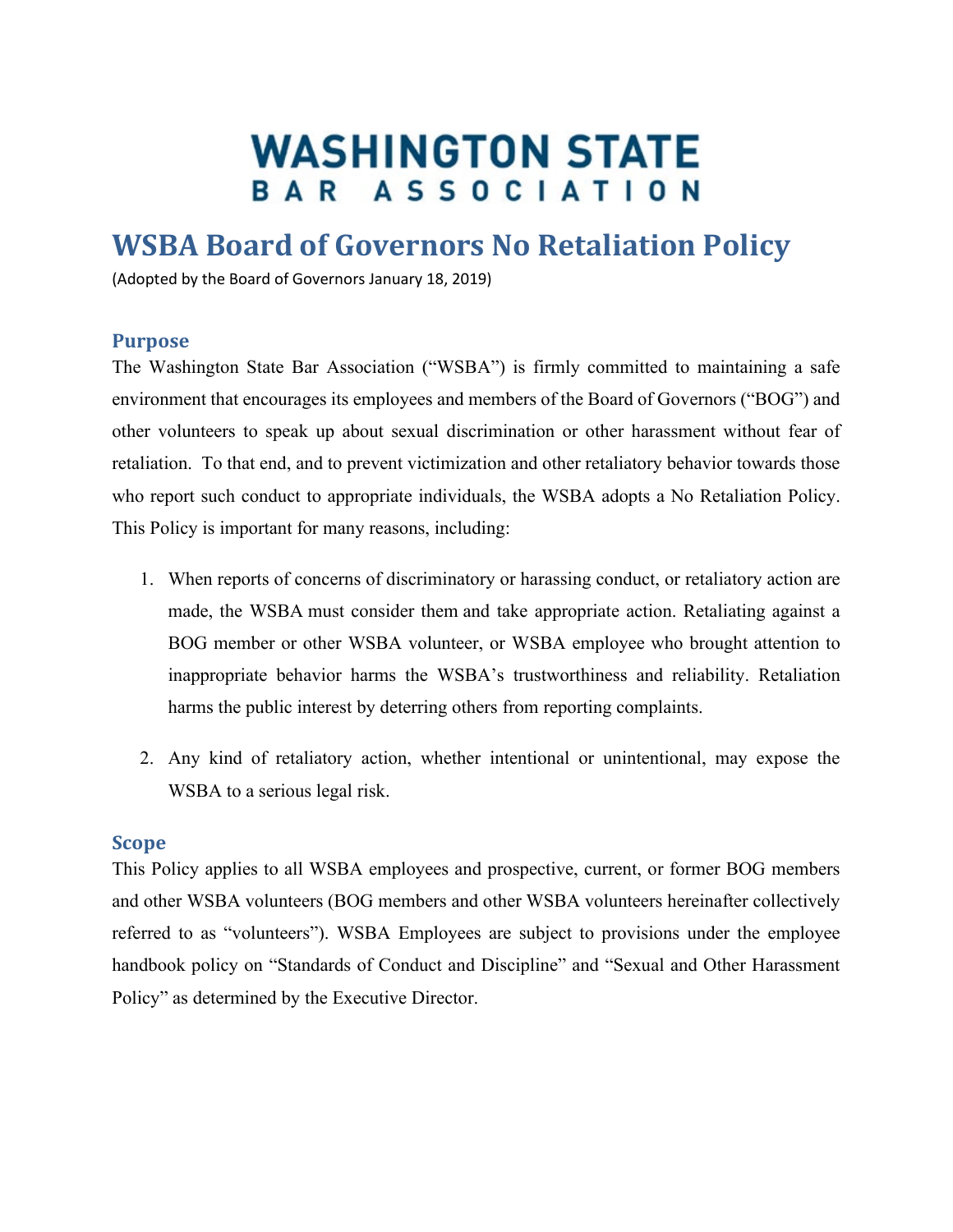# **Policy**

The WSBA prohibits any form of retaliation against or intimidation of WSBA employees or volunteers who report good-faith concerns of discriminatory, harassing, illegal or dishonest conduct or who participate in investigations or other proceedings related to such a report, even if the WSBA ultimately concludes that the report cannot be substantiated or that no violation of law, regulation or WSBA policy has occurred.

# **Retaliation Definition**

Retaliation includes any kind of negative action against a current or former volunteer or employee who has reported actual or potential violations of equal opportunity laws or regulations (protected activity). These adverse actions create a hostile, threatening or uncomfortable environment for a person who reported alleged inappropriate conduct or participated in an investigation. Examples of retaliatory actions can occur outside of an employment relationship and may include, but are not limited to:

- Disparaging the person to others or in the media.
- Taking actions not directly related to employment or volunteer role/status or by causing the individual harm.
- Termination or illegal retraction of compensation and benefits.
- Exclusion from events or meetings.
- Any other action that might deter reasonable individuals from engaging in protected activity.

Activity protected by this Policy includes but is not limited to:

- Complaints about workplace harassment or discrimination;
- Notice of intent to file a lawsuit or charge, even if the filing is not ultimately made;
- Participation in a pending investigation of misconduct or violations; and
- Resisting sexual advances or intervening to protect others.